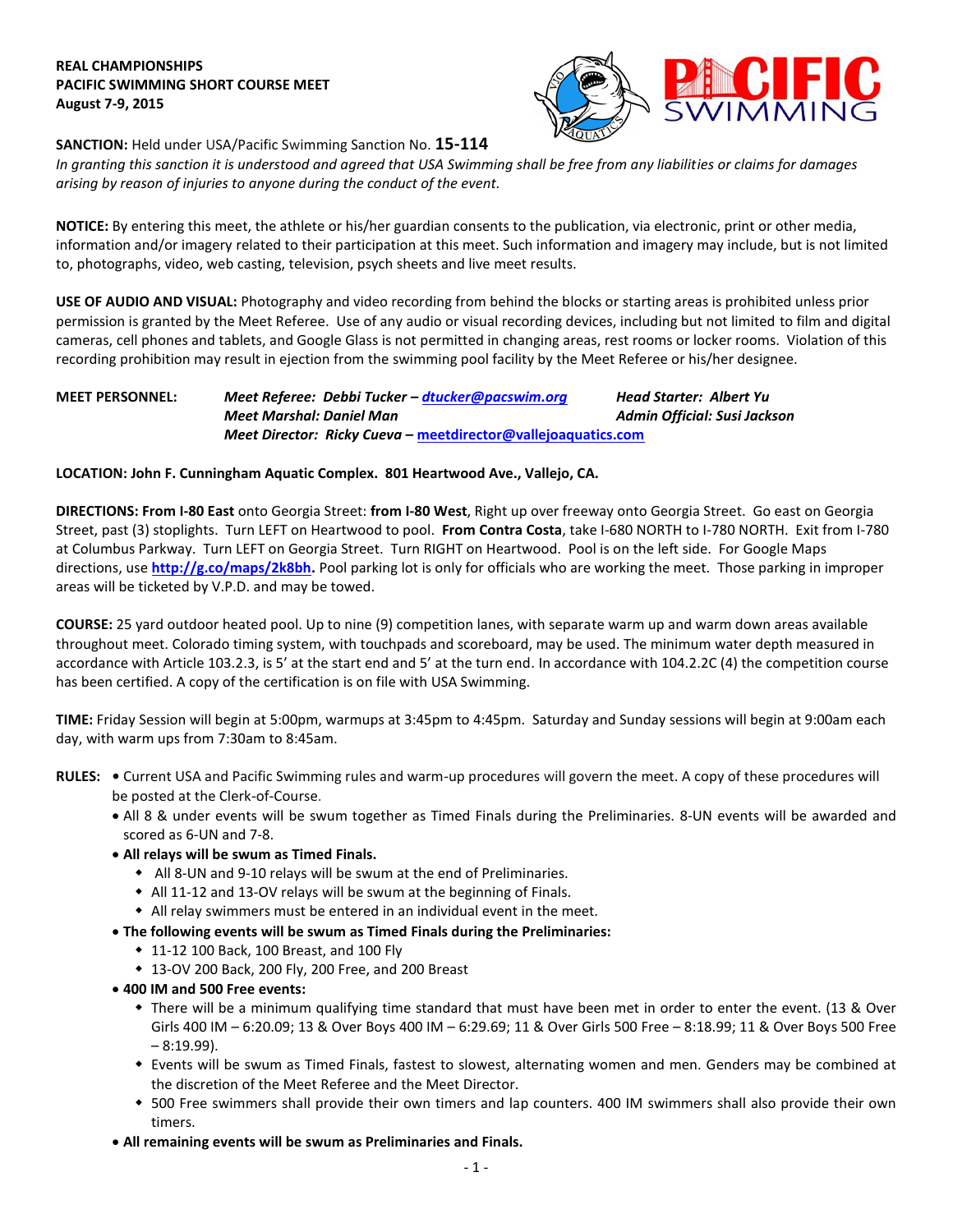- The 8 fastest times from the Preliminaries will qualify for the Championship Finals and the next 8 fastest times from the Preliminaries will qualify for Consolation Finals.
- Individual Events for 13-OV age groups will be swum together in Preliminaries, but will be swum and scored as 13-14 and 15-OV during Finals.
- If local conditions warrant, the Meet Referee, with the concurrence of the Meet Director, may require a mandatory scratch down. Immediate cash refunds will be made for any mandatory scratches.
- Swimmers may compete in 1 event on Friday and up to 3 events per day on Saturday and Sunday, not including relays. Swimmers exceeding these limits will be required to scratch down to the allowable limit and will not be eligible for any refunds.
- **All coaches and deck officials must wear their USA-Swimming membership cards in a visible manner.**

**UNACCOMPANIED SWIMMERS:** Any USA-S athlete-member competing at the meet must be accompanied by a USA Swimming member-coach for the purposes of athlete supervision during warm-up, competition and warm-down. If a coach-member of the athlete's USA-S Club does not attend the meet to serve in said supervisory capacity, it is the responsibility of the swimmer or the swimmer's legal guardian to arrange for supervision by a USA-S member-coach. The Meet Director or Meet Referee may assist the swimmer in making arrangements for such supervision; however, it is recommended that such arrangements be made in advance of the meet by the athlete's USA-S Club Member-Coach.

**RACING STARTS:** Swimmers must be certified by a USA-S member-coach as being proficient in performing a racing start, or must start the race in the water. It is the responsibility of the swimmer or the swimmer's legal guardian to ensure compliance with this requirement.

**RESTRICTIONS:** • Smoking and the use of other tobacco products is prohibited on the pool deck, in the locker rooms, in spectator

- seating, on standing areas and in all areas used by swimmers, during the meet and during warm-up periods.
	- Sale and use of alcoholic beverages is prohibited in all areas of the meet venue.
	- No glass containers are allowed in the meet venue.
	- No propane heater is permitted except for snack bar/meet operations.

• Pop-ups and tents will not be allowed on deck, except at the west end of the pool. For Fire and Safety purposes, the coaches' area is for coaches only. Swimmers/team members may check in with their coaches but cannot stay there.

- **NO** pets allowed on the deck, other than service assistance animals.
- Changing into or out of swimsuits other than in locker rooms or other designated areas is prohibited.

• Destructive devices, to include but not limited to, explosive devices and equipment, firearms (open or concealed), blades, knives, mace, stun guns and blunt objects are strictly prohibited in the swimming facility and its surrounding areas. If observed, the Meet Referee or his/her designee may ask that these devices be stored safely away from the public or removed from the facility. Noncompliance may result in the reporting to law enforcement authorities and ejection from the facility. Law enforcement officers (LEO) are exempt per applicable laws.

**ELIGIBILITY:** • Swimmers must be current members of USA-S and enter their name and registration number on the meet entry card as they are shown on their Registration Card. If this is not done, it may be difficult to match the swimmer with the registration and times database. The meet host will check all swimmer registrations against the SWIMS database and if not found to be registered, the Meet Director shall accept the registration at the meet (a \$10 surcharge will be added to the regular registration fee). Duplicate registrations will be refunded by mail.

• The meet is open to all qualified swimmers of teams in the Redwood Empire Aquatic League (REAL): SRN, SSS, UD, VJO, WA, and WCAN. Unattached swimmers, practicing with a REAL member team, are eligible to swim in prelims and timed finals, but are not eligible to score points, receive awards, participate in relays, or to qualify for finals in a preliminary and final event. Unattached swimmers competing in timed finals will be treated as exhibition athletes for the purpose of scoring.

- Entries with **"NO TIME" will be ACCEPTED (Exception – 400 IM and 500 Free Events, see Rules).**
- Disabled swimmers are welcome to attend this meet and should contact the Meet Director or Meet Referee regarding any special accommodations on entry times and seeding per Pacific Swimming policy.
- Swimmers 19 years of age and over may compete in 13 & over events and score points.
- The swimmer's age will be the age of the swimmer on the first day of the meet.

**ENTRY FEES:** \$5.50 per event plus an \$8.00 participation fee per swimmer. Relays are \$16.00 per relay. Entries will be rejected if payment is not sent at time of request. Teams may enter as many relays as possible, but only the two fastest relays from each team will be scored and awarded. Relays will be deck entered at a time announced each day.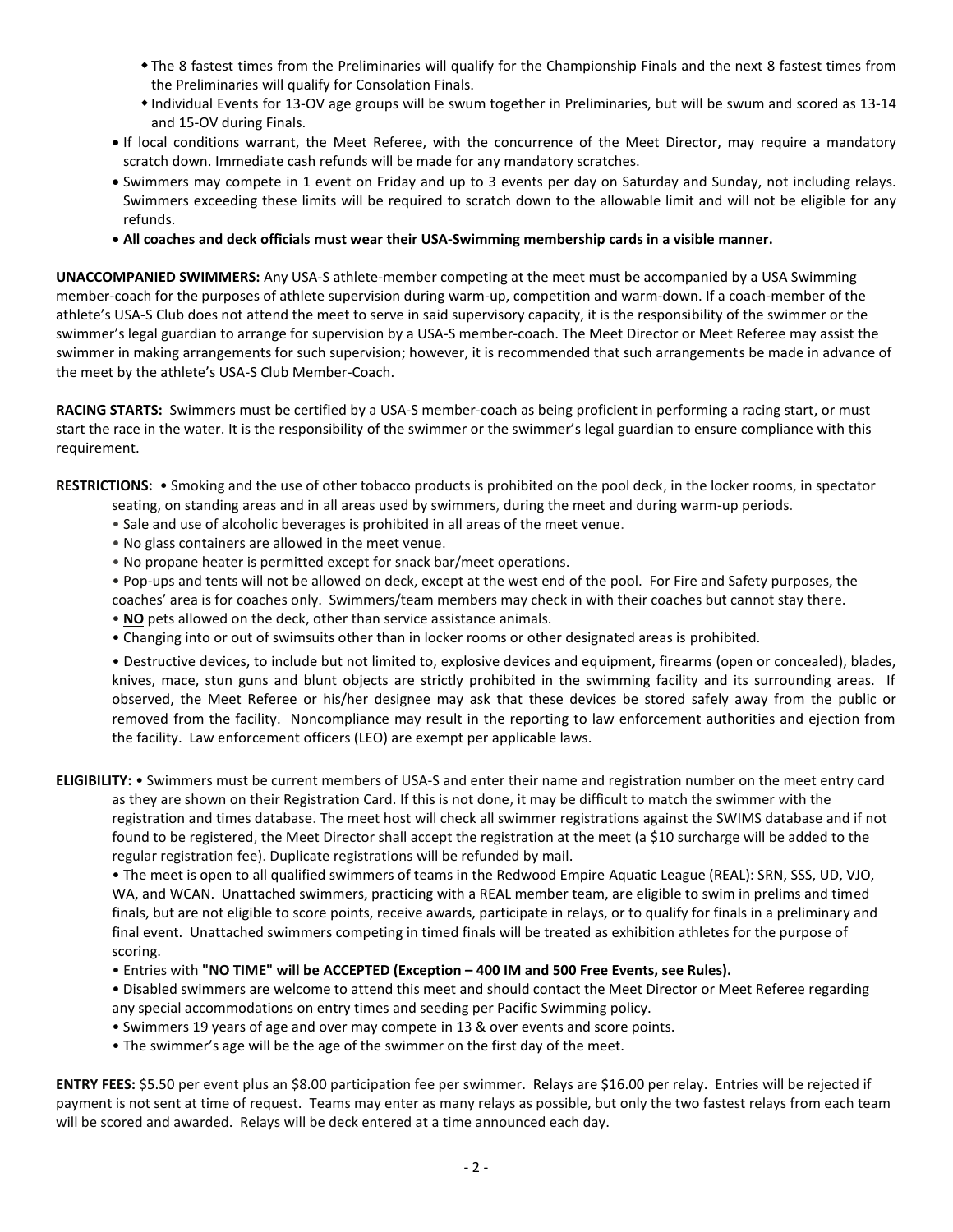**TEAM ENTRIES:** Entries will be done by Hy-Tek Team Manager. Entries will be emailed to Vicky Yee at **[yee\\_victoria@yahoo.com.](mailto:yee_victoria@yahoo.com)** Entries are due by 10:00 PM, Monday, July 27<sup>th</sup>.

## **Make check payable to**: **VJO Mail entry checks to**: **VJO**

# **RE: REAL Championships Meet Entries P.O. Box 5846 Vallejo, CA 94591-5846**

**CHECK-IN:** The meet will be deck seeded. Swimmers must check-in at the Clerk-of-Course. Close of check-in for all individual events shall be no more than 60 minutes before the estimated time of the start of the first heat of the event. No event shall be closed more than 30 minutes before the scheduled start of the session. Swimmers who do not check in will not be seeded and will not be allowed to compete in that event.

**SCRATCHES:** • Pacific Swimming scratch rules will be enforced. A copy will be posted at the clerk-of-course.

• Swimmers entered in a preliminary individual event in a Trials and Finals meet that is seeded on the deck that have checked in for that event, must swim in the event unless they notify the clerk of the course before seeding for that event has begun that they wish to scratch. Failure to swim in an event will result in being barred from their next preliminary individual event in which the swimmer is entered on that day or the next meet day, whichever is first.

• Any swimmer qualifying for any level of finals in an individual event who does not wish to compete must scratch within 30 minutes after the announcement of qualifiers. During this period, qualifiers may also notify the referee that may not intend to compete in consolation finals or finals. In this case, they must declare their final intention within 30 minutes after the announcement of qualifiers following their individual preliminary event.

• Any swimmer qualifying for a consolation final or final race in an individual event who fails to show up in said consolation final or final race prior to calling the alternate shall be barred from the remainder of any final events for that day. Should the swimmer have no additional final events for that day they will be barred from their next preliminary event on the next day of the meet they are entered.

• If the No-Show occurs on the last day that the swimmer is entered in an individual event in the meet, and no other individual event penalty is applicable, the swimmer shall then be fined \$100.00. The fine will be increased to \$150.00 if after 30 days of receiving the letter of notification the party has not made the payment

**RELAY SCRATCH RULE**: Any relay team entered in a relay event that fails to compete in or report for that event shall not be penalized.

AWARDS: Individual: Distinctive pins for 1<sup>st</sup> – 8<sup>th</sup> place; Ribbons for 9<sup>th</sup> – 16<sup>th</sup> place. Relays: Distinctive pins for 1<sup>st</sup> – 3<sup>rd</sup> place. Team: 1<sup>st</sup> place team receives Perpetual Banner; 2<sup>nd</sup> and 3<sup>rd</sup> place teams receive Banners. The Boys and Girls team with the highest point total each receives a banner. Team Spirit Award will also be awarded by a selection committee comprised of a parent and swimmer representative from each team and the Meet Referee. Awards not picked up by the end of the meet will be sent to the club representative.

**SCORING:** Individual Events: 20- 17 – 16 – 15 -14 – 13 -12 – 11 -9 – 7 – 6 – 5 – 4 – 3 – 2 – 1 Relay Events: 40-34-32-30-28-26-24-22

**ADMISSION:** Free. A program will be available on Saturday and Sunday.

**SNACK BAR & HOSPITALITY:** A snack bar will be available on Saturday and Sunday. Lunches and refreshments will be provided for officials and coaches. Refreshments will be provided to timers.

**MISCELLANEOUS:** No overnight parking is allowed. Facilities will not be provided after meet hours.

**MINIMUM OFFICIALS**: At least 7 days prior to the first day of the meet, meet Management (Meet Director and/or Meet Referee) shall contact a representative from each team participating in the meet, and provide a preliminary inventory of the officials that team is required to provide for each session. Each team shall, by the start of the meet, provide to the Meet Director or designee a list of Officials who have agreed to represent that team during each session of the meet.

 At the meet, meet management shall conduct an inventory of officials, and shall compare the number of swimmers entered in each session by each team with number of officials represent each team. If meet management certifies that a team has not provided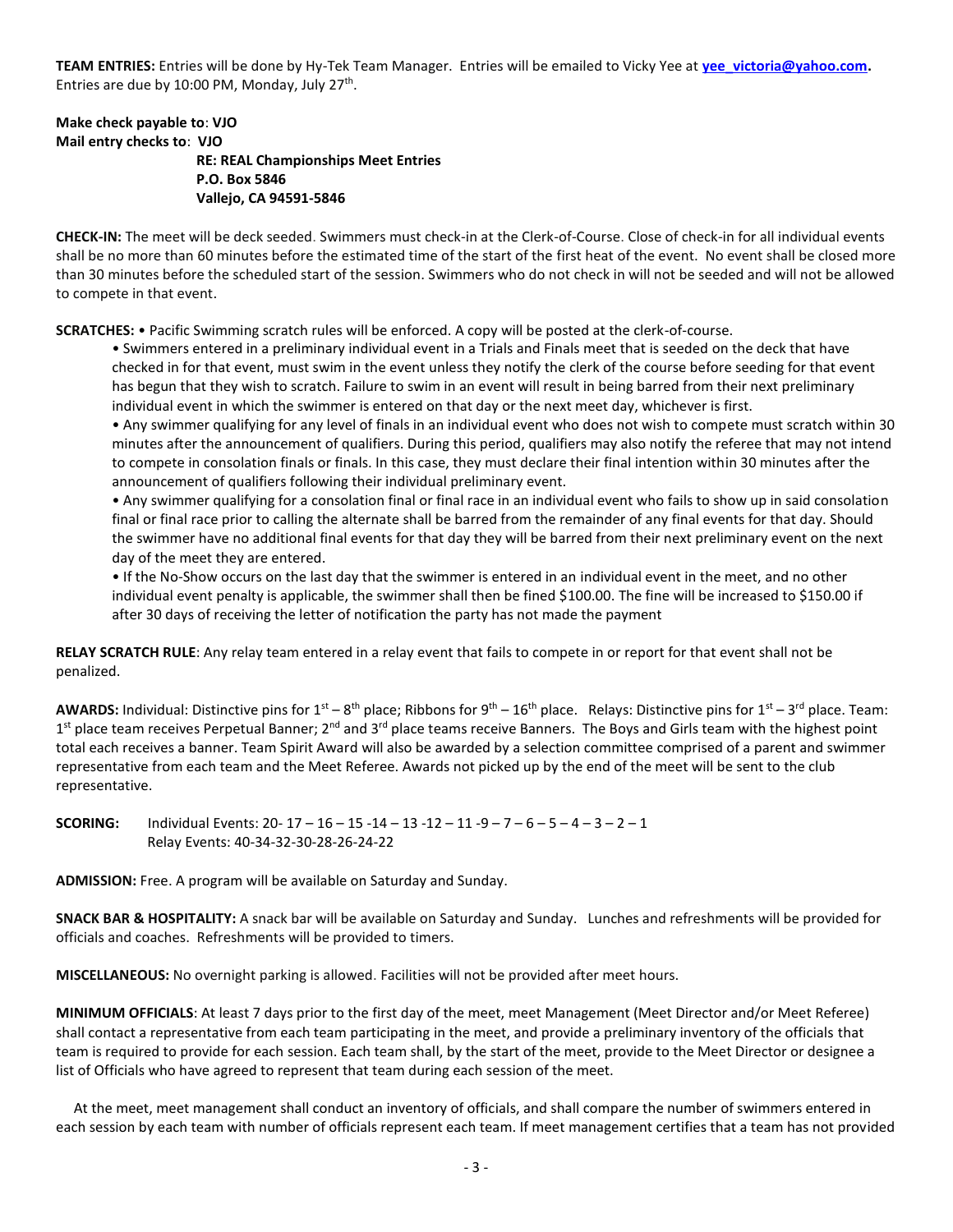sufficient officials for any session of the meet in accordance with the table below, excluding Finals in a Preliminaries and Finals meet, the team will be fined \$100 per missing official per session of the meet.

| <b>Number of Swimmers Competing in Meet</b> | <b>Trained and Carded Officials Requested</b> |
|---------------------------------------------|-----------------------------------------------|
| $1 - 10$                                    |                                               |
| 11-25                                       |                                               |
| 26-50                                       |                                               |
| 51-75                                       |                                               |
| 76-100                                      |                                               |
| 101 or more                                 |                                               |

*\*Zone 3 Pacific Swimming will include Colorado, Intermediary/Chief Timing Judge, and Computer Operators into the count of Officials for a session although these positions are not carded. Zone 3 will accept uncarded Trainees into the count of Officials for up to two sessions per person. Teams may use officials "borrowed" from other teams, or unattached officials at the meet who agree, to fulfill their obligation under the rule.*

#### **EVENT SUMMARY**

| Friday, August 7 |           |                       | Saturday, August 8  |                     |                     |  |  |  |  |
|------------------|-----------|-----------------------|---------------------|---------------------|---------------------|--|--|--|--|
| 11-12            | 13-OV     | 8-UN                  | $9 - 10$            | $11 - 12$           | 13-OV               |  |  |  |  |
| 500 Free*        | 400 IM*   | 25 Back*              | 50 Back             | 200 IM*             | 200 Back*           |  |  |  |  |
|                  | 500 Free* | 25 Breast*            | 50 Breast           | $100$ Back*         | 200 IM              |  |  |  |  |
|                  |           | 50 Free*              | 100 Free            | 50 Breast           | 100 Breast          |  |  |  |  |
|                  |           | $100$ MR <sup>+</sup> | 200 MR <sup>+</sup> | 50 Fly              | 200 Fly*            |  |  |  |  |
|                  |           |                       |                     | 100 Free            | 100 Free            |  |  |  |  |
|                  |           |                       |                     | 200 MR <sup>%</sup> | 200 MR <sup>%</sup> |  |  |  |  |

| Sunday, August 9      |               |                     |                     |  |  |  |  |  |  |
|-----------------------|---------------|---------------------|---------------------|--|--|--|--|--|--|
| 8-UN                  | $9 - 10$      | $11 - 12$           | 13-OV               |  |  |  |  |  |  |
| 100 IM*               | 100 IM        | 100 IM              | 200 Free*           |  |  |  |  |  |  |
| 25 Fly*               | <b>50 Fly</b> | 100 Breast*         | 100 Back            |  |  |  |  |  |  |
| 25 Free*              | 50 Free       | 50 Back             | 200 Breast*         |  |  |  |  |  |  |
| $100$ FR <sup>+</sup> | 200 FR+       | 100 Fly*            | <b>100 Fly</b>      |  |  |  |  |  |  |
|                       |               | 50 Free             | 50 Free             |  |  |  |  |  |  |
|                       |               | 200 FR <sup>%</sup> | 200 FR <sup>%</sup> |  |  |  |  |  |  |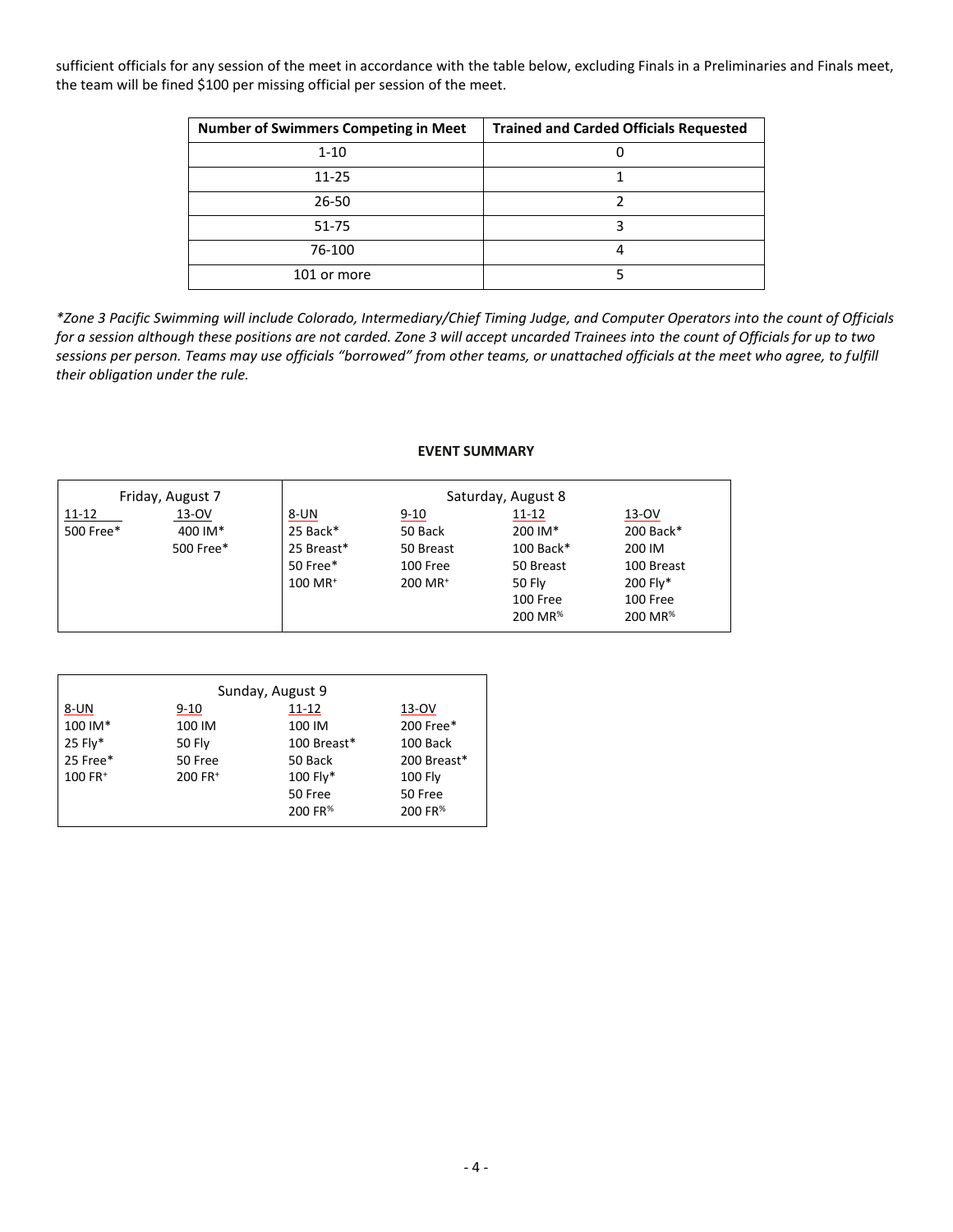### *SCHEDULE OF EVENTS*

| <b>FRIDAY</b><br><b>AUGUST 7</b> |                                                          |      | <b>SATURDAY</b><br><b>AUGUST 8</b> | <b>SUNDAY</b><br><b>AUGUST 9</b>          |             |              |                                           |             |  |
|----------------------------------|----------------------------------------------------------|------|------------------------------------|-------------------------------------------|-------------|--------------|-------------------------------------------|-------------|--|
| <b>Girls</b>                     | <b>Event Description</b><br><b>Boys</b><br>and Age Group |      | <b>Girls</b>                       | <b>Event Description</b><br>and Age Group | <b>Boys</b> | <b>Girls</b> | <b>Event Description</b><br>and Age Group | <b>Boys</b> |  |
| $1^*$                            | 13-OV 400 I.M.                                           | $2*$ | $101*$                             | 11-12 200 I.M.                            | $102*$      | 201          | 11-12 100 I.M.                            | 202         |  |
| $3*$                             | 11-OV 500 Free                                           | $4*$ | $103*$                             | 13 & O 200 BACK                           | $104*$      | $203*$       | 13 & O 200 FREE                           | $204*$      |  |
|                                  |                                                          |      | $105*$                             | 11-12 100 BACK                            | 106*        | 205*         | 11-12 100 BREAST                          | 206*        |  |
|                                  |                                                          |      | $107*$                             | 8 & U 25 BACK                             | 108*        | 207*         | 8 & U 100 I.M.                            | 208*        |  |
|                                  |                                                          |      | 109<br>111                         | 9-10 50 BACK                              | 110         | 209          | 9-10 100 I.M.                             | 210         |  |
|                                  |                                                          |      |                                    | 13 & O 200 I.M.                           | 112         | 211          | 13 & O 100 BACK                           | 212         |  |
|                                  |                                                          |      | 113                                | 11-12 50 BREAST                           | 114         | 213          | 11-12 50 BACK                             | 214         |  |
|                                  |                                                          |      | $115*$                             | 8 & U 25 BREAST                           | $116*$      | $215*$       | 13 & O 200 BREAST                         | $216*$      |  |
|                                  |                                                          |      | 117                                | 9-10 50 BREAST                            | 118         | $217*$       | 8 & U 25 FLY                              | 218*        |  |
|                                  |                                                          |      | 119                                | 13 & O 100 BREAST                         | 120         | 219          | 9-10 50 FLY                               | 220         |  |
|                                  |                                                          |      | 121                                | 11-12 50 FLY                              | 122         | $221*$       | 11-12 100 FLY                             | $222*$      |  |
|                                  |                                                          |      | $123*$                             | 13 & O 200 FLY                            | $124*$      | 223          | 13 & O 100 FLY                            | 224         |  |
|                                  |                                                          |      | $125*$                             | 8 & U 50 FREE                             | $126*$      | $225*$       | 8 & U 25 FREE                             | $226*$      |  |
|                                  |                                                          |      | 127                                | 9-10 100 FREE                             | 128         | 227          | 9-10 50 FREE                              | 228         |  |
|                                  |                                                          |      | 129                                | 13 & O 100 FREE                           | 130         | 229          | 11-12 50 FREE                             | 230         |  |
|                                  |                                                          |      | 131                                | 11-12 100 FREE                            | 132         | 231          | 13 & O 50 FREE                            | 232         |  |
|                                  |                                                          |      | $133+$                             | 8 & U 100 MED RLY                         | $134+$      | $233+$       | 8 & U 100 FR RLY                          | $234+$      |  |
|                                  |                                                          |      | $135+$                             | 9-10 200 MED RLY                          | $136+$      | $235+$       | 9-10 200 FR RLY                           | $236+$      |  |
|                                  |                                                          |      | 137%                               | 13 & O 200 MED RLY                        | 138%        | 237%         | 11-12 200 FR RLY                          | 238%        |  |
|                                  |                                                          |      | 139%                               | 11-12 200 MED RLY                         | 140%        | 239%         | 13 $R \cap 200$ FR RIV                    | 240%        |  |

| <b>SATURDAY</b><br><b>AUGUST 8</b> |                                           |             |  |              | <b>SUNDAY</b><br><b>AUGUST 9</b>          |             |
|------------------------------------|-------------------------------------------|-------------|--|--------------|-------------------------------------------|-------------|
| <b>Girls</b>                       | <b>Event Description</b><br>and Age Group | <b>Boys</b> |  | <b>Girls</b> | <b>Event Description</b><br>and Age Group | <b>Boys</b> |
| $101*$                             | 11-12 200 I.M.                            | $102*$      |  | 201          | 11-12 100 I.M.                            | 202         |
| $103*$                             | 13 & O 200 BACK                           | $104*$      |  | $203*$       | 13 & O 200 FREE                           | $204*$      |
| 105*                               | 11-12 100 BACK                            | 106*        |  | $205*$       | 11-12 100 BREAST                          | 206*        |
| 107*                               | 8 & U 25 BACK                             | 108*        |  | $207*$       | 8 & U 100 I.M.                            | $208*$      |
| 109                                | 9-10 50 BACK                              | 110         |  | 209          | 9-10 100 I.M.                             | 210         |
| 111                                | 13 & O 200 I.M.                           | 112         |  | 211          | 13 & O 100 BACK                           | 212         |
| 113                                | 11-12 50 BREAST                           | 114         |  | 213          | 11-12 50 BACK                             | 214         |
| $115*$                             | 8 & U 25 BREAST                           | $116*$      |  | $215*$       | 13 & O 200 BREAST                         | $216*$      |
| 117                                | 9-10 50 BREAST                            | 118         |  | $217*$       | 8 & U 25 FLY                              | $218*$      |
| 119                                | 13 & O 100 BREAST                         | 120         |  | 219          | 9-10 50 FLY                               | 220         |
| 121                                | 11-12 50 FLY                              | 122         |  | $221*$       | 11-12 100 FLY                             | $222*$      |
| $123*$                             | 13 & O 200 FLY                            | $124*$      |  | 223          | 13 & O 100 FLY                            | 224         |
| $125*$                             | 8 & U 50 FREE                             | $126*$      |  | $225*$       | 8 & U 25 FREE                             | 226*        |
| 127                                | 9-10 100 FREE                             | 128         |  | 227          | 9-10 50 FREE                              | 228         |
| 129                                | 13 & O 100 FREE                           | 130         |  | 229          | 11-12 50 FREE                             | 230         |
| 131                                | 11-12 100 FREE                            | 132         |  | 231          | 13 & O 50 FREE                            | 232         |
| $133+$                             | 8 & U 100 MED RLY                         | $134+$      |  | $233+$       | 8 & U 100 FR RLY                          | 234+        |
| $135+$                             | 9-10 200 MED RLY                          | $136+$      |  | $235+$       | 9-10 200 FR RLY                           | $236+$      |
| 137%                               | 13 & O 200 MED RLY                        | 138%        |  | 237%         | 11-12 200 FR RLY                          | 238%        |
| 139%                               | 11-12 200 MED RLY                         | 140%        |  | 239%         | 13 & O 200 FR RLY                         | 240%        |

## **Minimum Qualifying times**

| Event           | Girls   | Boys  |
|-----------------|---------|-------|
| 400IM           | 6:29.09 | 6:29. |
| <b>500 Free</b> | 8:18.99 | 8:18. |

**\* Event swum as Timed Finals**

**+ Event Swum at the end of Preliminaries**

**% Event Swum at the beginning of Finals**

NOTE: 13-OV events will swim together in Preliminaries, but will be swum and scored as 13-14, 15-OV in finals. 11-Ov and 13-**OV timed finals will swim together, but will be scored separately (11-12, 13-14, 15-OV)**

**400IM 6:29.09 6:29.69 500 Free 8:18.99 8:18.99**